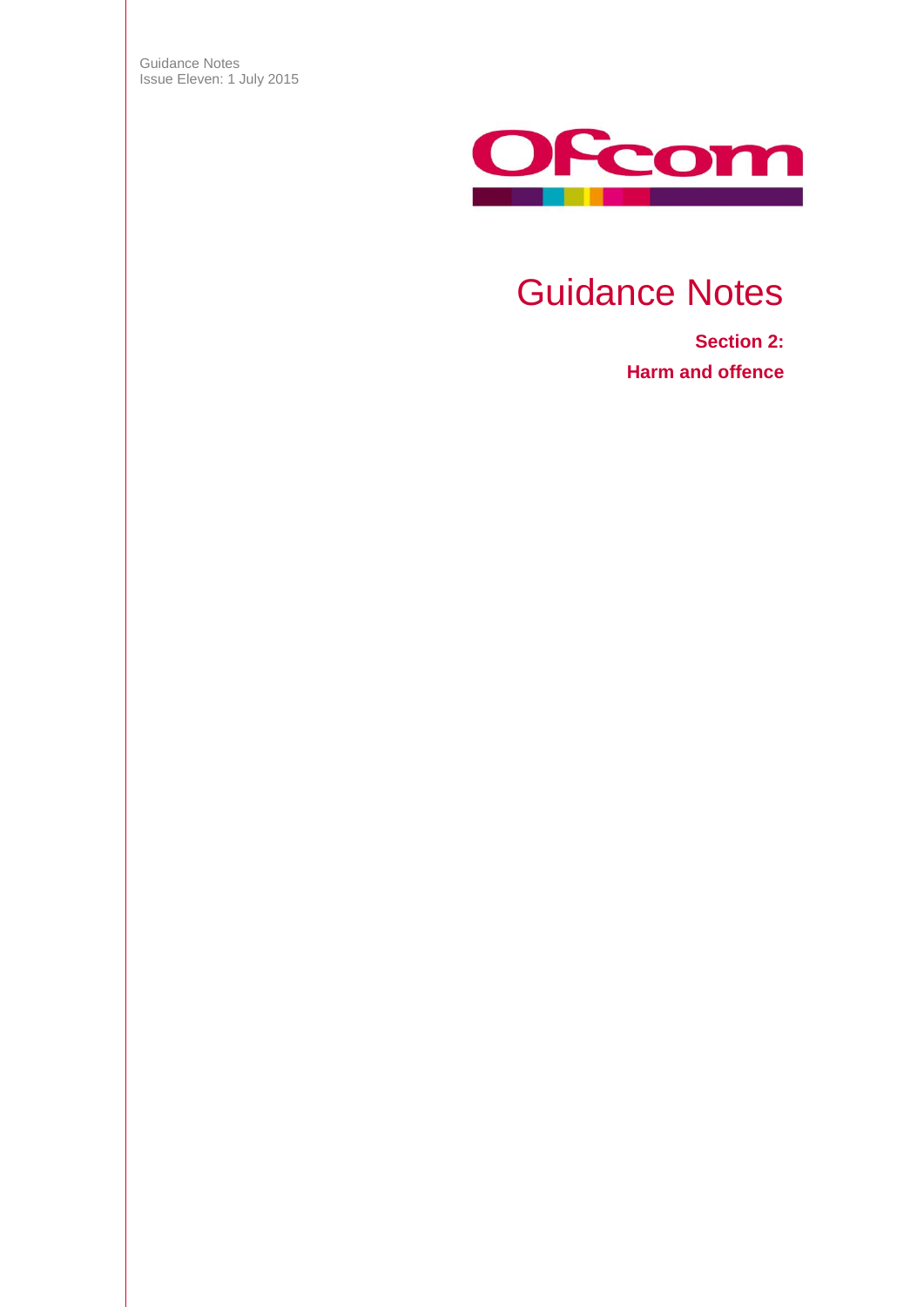# **Section Two** Harm and Offence

# **Guidance**

This guidance is provided to assist broadcasters in interpreting and applying the Broadcasting Code. Research which is relevant to this section of the Code is indicated below.

Every complaint or case will be dealt with on a case by case basis according to the individual facts of the case.

We draw broadcasters' attention to the legislative background of the Broadcasting Code which explains that:

"Broadcasters are reminded of the legislative background that has informed the rules, of the principles that apply to each section, the meanings given by Ofcom and of the guidance issued by Ofcom, all of which may be relevant in interpreting and applying the Code. No rule should be read in isolation but within the context of the whole Code including the headings, cross references and other linking text."

This section addresses potential and actual harm and/or offence. Broadcasters may make programmes about any issue they choose, (so long as they comply with the general law and the Broadcasting Code). The rules and this guidance cannot anticipate every situation. Moreover, social mores and sensitivities change both over time and in response to events.

## **Rule 2.1 Generally accepted standards**

We recognise that some programming may include material that has the potential to be harmful or offensive. This puts a responsibility on the broadcaster to take steps to provide adequate protection for the audience. The criteria outlined in the meaning of "context" give an indication of what this may involve. Ofcom regularly publishes complaints bulletins which provide information on matters members of the public have found harmful or offensive and Ofcom's decision in those cases.

Broadcasters and the public view and listen to material measured against a background of generally accepted standards. Ofcom licenses an increasing number of satellite and cable channels, who broadcast solely to non-UK countries where different standards may apply. The understanding of what is "generally accepted standards" should be underpinned by relevant research.

Generally accepted standards will change over time and will also vary according to the context (as set out under Rule 2.3 of the Broadcasting Code).

Generally accepted standards also apply where programmes invite viewers or listeners to participate in them. Broadcasters should ensure that they take all due care to avoid disadvantaging any viewer or listener who votes, enters a competition, takes part in a poll or otherwise interacts with a programme by participating in some way. Further guidance is provided with reference to Rules 2.2 and 2.11.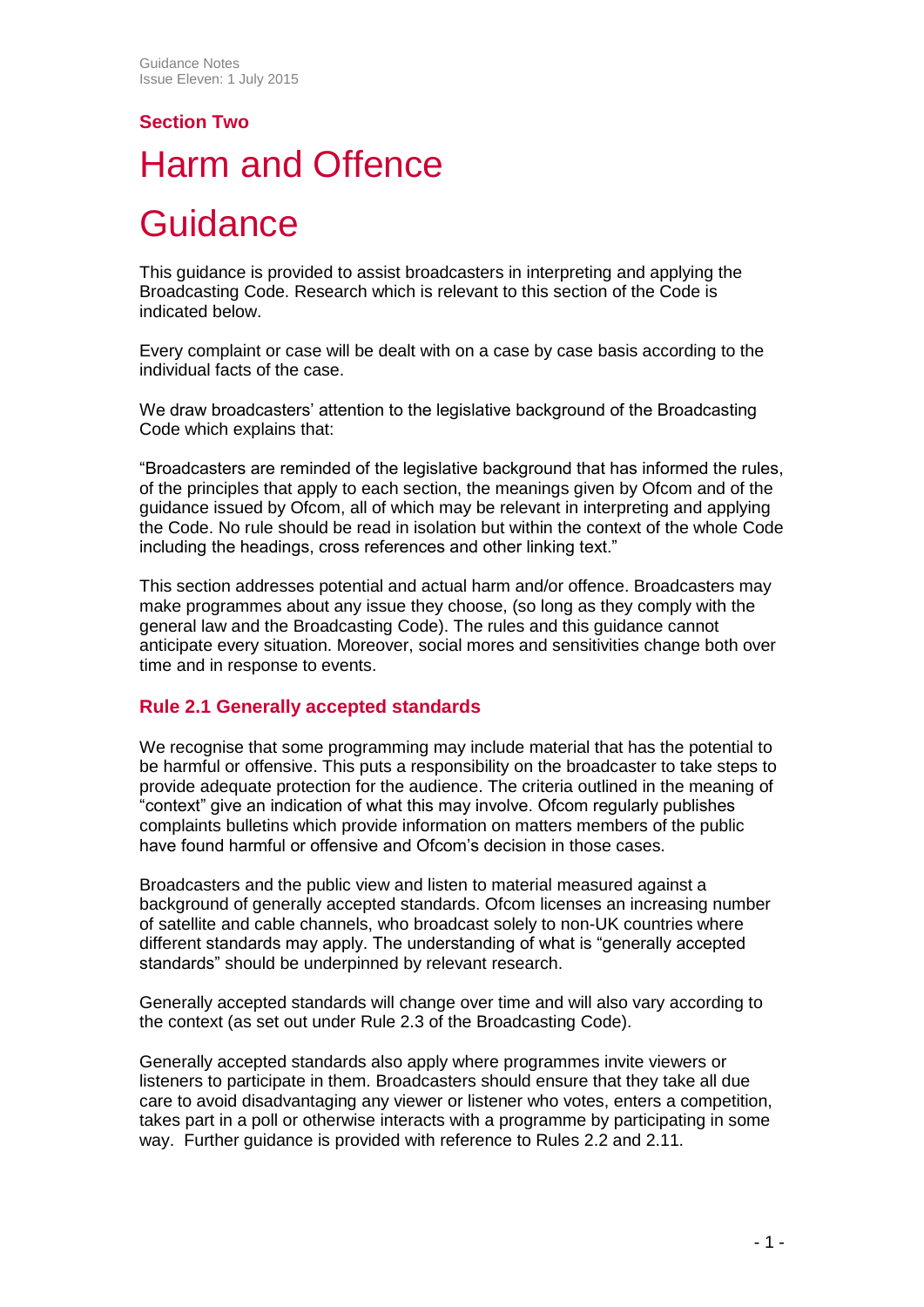For further guidance on "generally accepted standards" please see rest of this guidance.

## **Rule 2.2 Material misleadingness**

Although it is a fundamental requirement of broadcasting that an audience should not be misled in the portrayal of factual matters, Ofcom only regulates the accuracy of programmes *per se* in News programmes.

Nevertheless, Ofcom is required to guard against harmful or offensive material, and it is possible that actual or potential harm and/or offence may be the result of misleading material in relation to the representation of factual issues. This rule is therefore designed to deal with content that **materially misleads the audience so as to cause harm or offence**.

It is not designed to deal with issues of inaccuracy in non-news programmes and complaints that relate solely to inaccuracy, rather than with harm or offence, will not be entertained.

Whether a programme or item is "*materially*" misleading depends on a number of factors such as the context, the editorial approach taken in the programme, the nature of the misleading material and, above all, either what the potential effect could be or what actual harm or offence has occurred.

This rule does not apply to News. News is regulated under **Section Five**.

Broadcasters should also refer to Rules 2.13 to 2.16 and associated guidance. These rules concern, among other things, the broadcaster's responsibility to avoid materially misleading audiences that are invited on air to participate in broadcast competitions and voting schemes.

## **Rule 2.3 Context and information**

#### **Offensive language**

It should be noted that audience expectations and composition vary between television and radio and each medium has different listening/viewing patterns. Broadcasters should know their audiences.

The use of language (including offensive language) is constantly developing. Whether language is offensive depends on a number of factors. Language is more likely to be offensive, if it is contrary to audience expectations. Sensitivities can vary according to generation and communities/cultures.

Offensive material (including offensive language) must be justified by the context (as outlined under Rule 2.3 in the Broadcasting Code).

Broadcasters should be aware that there are areas of offensive language and material which are particularly sensitive.

Racist terms and material should be avoided unless their inclusion can be justified by the editorial of the programme. Broadcasters should take particular care in their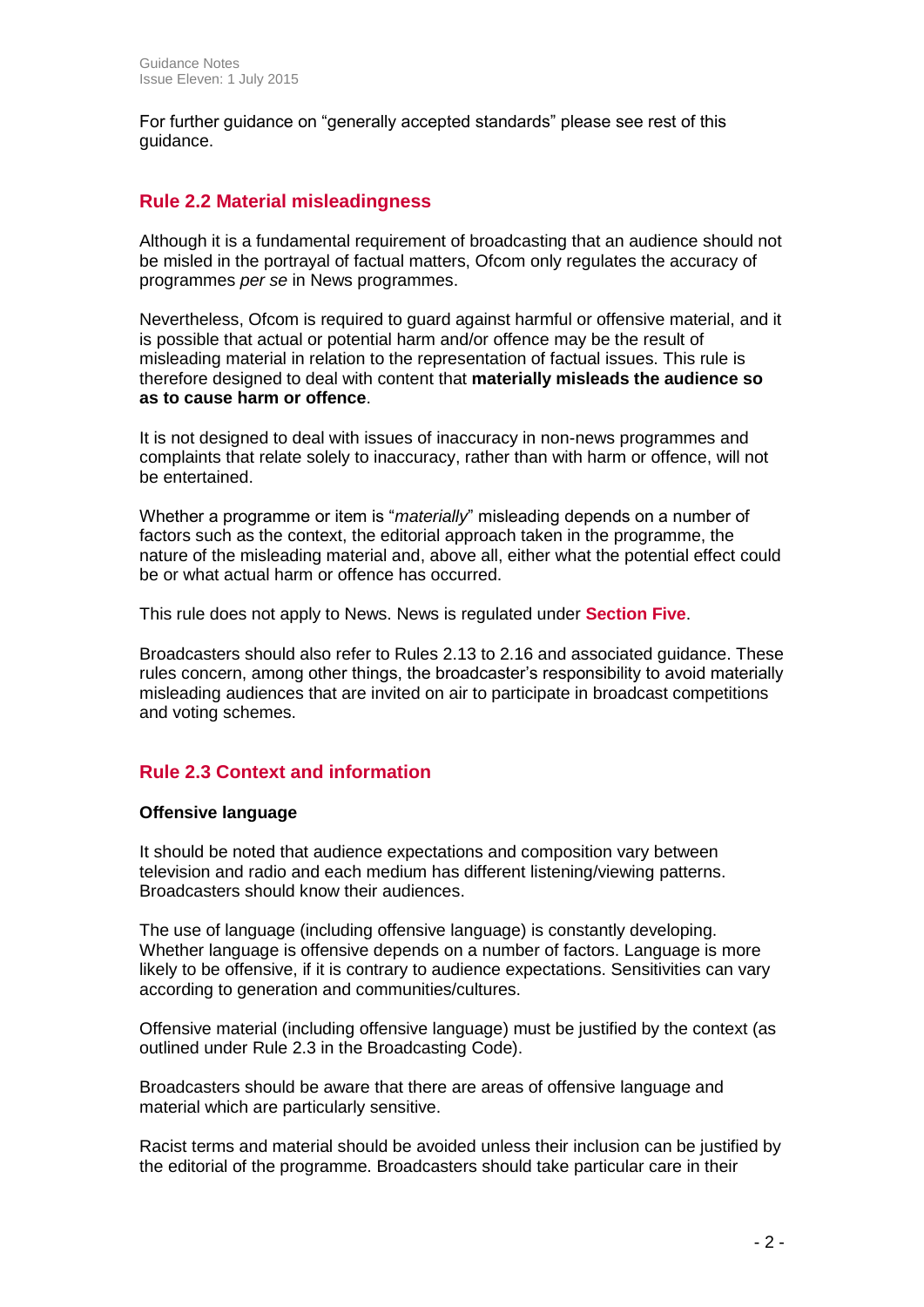portrayal of culturally diverse matters and should avoid stereotyping unless editorially justified. When considering such matters, broadcasters should take into account the possible effects programmes may have on particular sections of the community.

Similar considerations apply to other area of concern (as referred in the Broadcasting Code). For example, broadcasters should be aware that the use of bad language directly coupled with holy names may have a particular impact on people with strongly held beliefs which goes beyond any offence that may be caused by the bad language itself.

In addition to the editorial justification and context, broadcasters will wish to take into account:

- the individual impact of the particular swearword;
- the type of programme in which it appears. For example, in dramas and films, character and plot development may lessen the impact of such a phrase, whereas in a documentary, while a phrase can reflect the reality of a person or group, it may be less acceptable to the wider audience of viewers;
- whether information before or during the programme may lessen potential offence.

*Research: Delete expletives? (2000) ASA, BBC, BSC, ITC; Offensive Language and Imagery in Broadcasting: A Contextual Investigation (2005) Ofcom; Violence and the viewer (1998) BBC, BSC, ITC*

#### **Discriminatory treatment or language (for example, matters relating to age, disability, gender, race, religion and sexual orientation)**

There is a relationship between *representation* – the presence and inclusion of a diverse range of people on screen - and *portrayal* - the roles involved and the way that minority groups are presented in programmes. In standards regulation, the latter is assessed by *context* (as defined in the Code).

Research suggests that viewers and listeners appreciate programmes that are representative of the diverse society in which they live. If there is an underrepresentation, the use of stereotypes and caricatures or the discussion of difficult or controversial issues involving that community may be seen as offensive in that it is viewed as creating a false impression of that minority.

*Research: Multicultural broadcasting: concept and reality (2002) BSC, ITC, BBC, RA; Disabling prejudice (2003) BBC, BSC, ITC; Representations of ethnicity and disability on television (2003) BSC, ITC*

#### **Information, labelling and warnings**

Viewers and listeners are taking an increasing responsibility for what they watch and listen to and, for their part, broadcasters should assist their audience. Apart from the general considerations given in the Code about context, giving clear information and adequately labelling content may also reduce the potential for offence.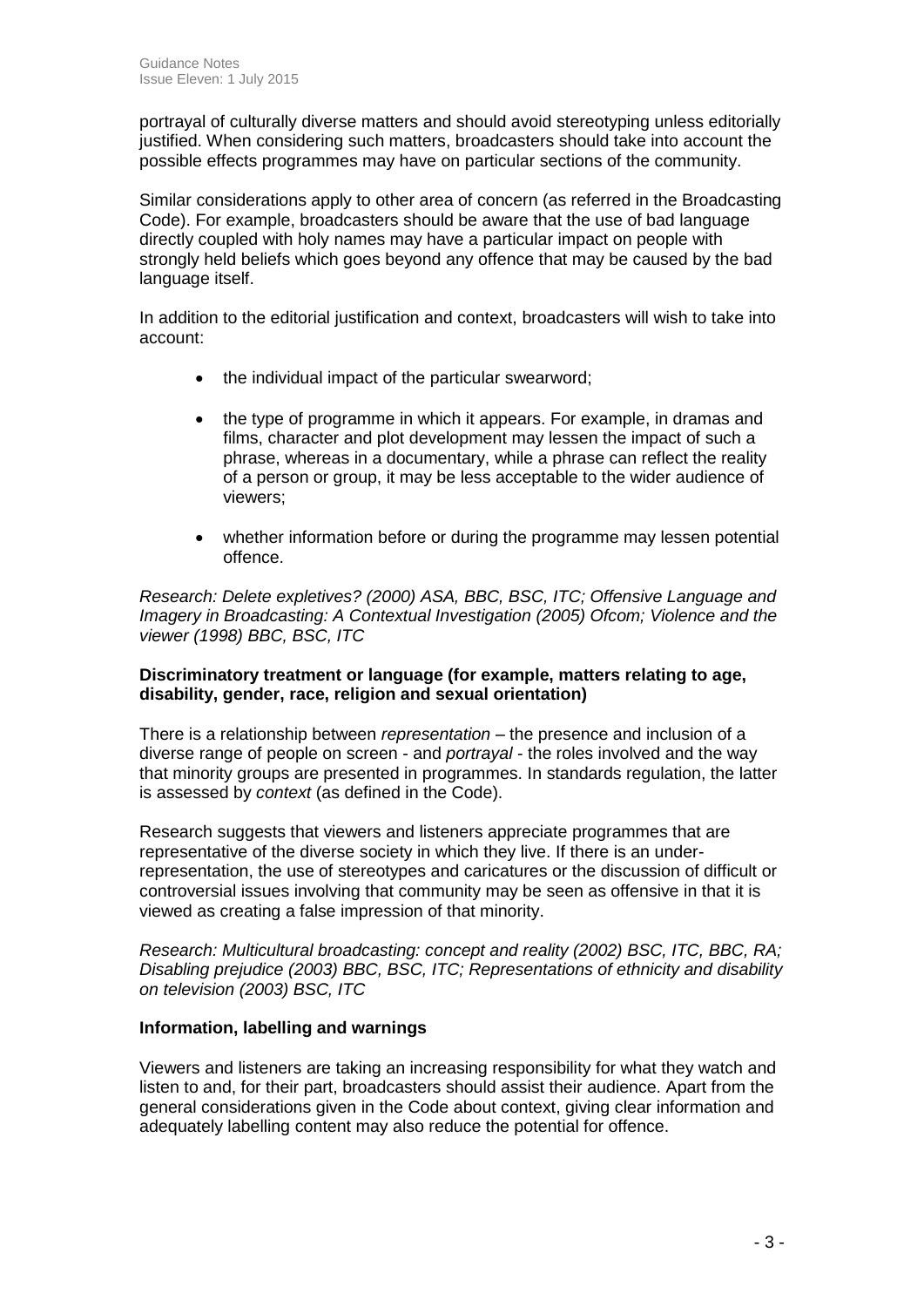Where a programme has dealt with a particularly sensitive issue, broadcasters may wish to provide a helpline specific to that issue.

*Research: The Broadcasting Standards Regulation (2003) BSC, ITC; Striking a balance: the control of children's media consumption (2002) BBCBSC, ITC; Dramatic Licence: fact or fiction? (2003) BSC; Audio Visual content information (2005) Ofcom*

#### **Trailers and programme promotions**

Trailers come upon audiences unawares, so that people are not able to make informed choices about whether to watch or listen to them. Broadcasters should bear this in mind when scheduling trailers which may include potentially offensive material.

Broadcasters should also bear this in mind when scheduling trailers which may include challenging material (which includes but is not limited to, the use of the most offensive language, graphic violence or sexually explicit scenes).

The requirement in Rule 2.3 that broadcasters must ensure that material which may cause offence is justified by the context, equally applies to programme trailers. Therefore, trailers including challenging material (see above) may, in principle, be permitted post-watershed, provided they are sufficiently contextualised. It is therefore expected that:

- where such a trailer is broadcast during programming that is dissimilar in content – advance information should be given; or
- where the content of the trailer is substantially similar\* to the programming either side of it - no advance information may be necessary.

In such cases, where the content of the trailer is substantially similar to the programming either side of it, then, it is not likely to be necessary for broadcasters to provide further advance information if either:

- o such information has already been given to the audience about the programme broadcast before the trailer (e.g. "the following programme contains language that some viewers might find offensive"); or
- o the likely expectation of the audience is that the programme contains challenging material and the trailer contains substantially similar material.

\*Broadcasters should note the use of the term "substantially similar". Simply because programming either side of a trailer contains adult themes does not mean that any trailer would be permitted e.g. audiences watching a programme containing offensive language would not necessarily expect a trailer broadcast during that programme to contain graphic violence or sexually explicit scenes.

## **Rule 2.4 Violent, dangerous or seriously anti-social behaviour**

Broadcasters should have the creative freedom to explore areas which may raise serious social issues. This editorial freedom may extend to the style and tone of the programme as humour or dramatisation may provide easier access to difficult topics. However there are a range of activities that may be more problematic and the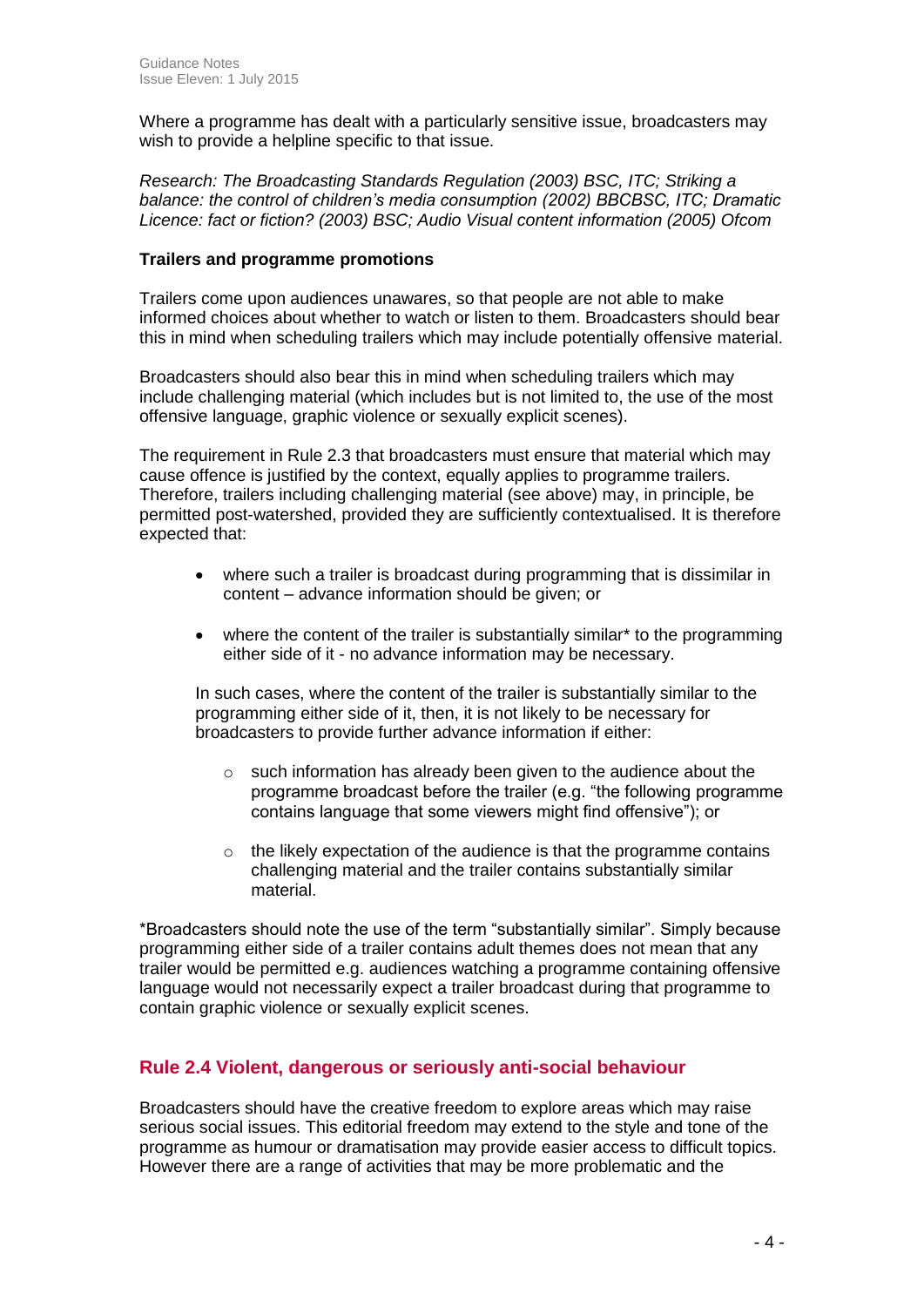approach, such as information given before the programme or before an activity and the tone of commentary, is important in setting the parameters.

Late night shows featuring extreme sports or stunts have raised issues about the glamorisation of such activities. Even when scheduled appropriately, late at night, they may still raise questions in terms of vulnerable and younger viewers who may be encouraged to believe such behaviour is easily/harmlessly copied or acceptable.

*Research: Dramatic Licence: fact or fiction? (2003) BSC; Violence and the viewer (1998) BBC, BSC, ITC; Knowing the score (2000) BSC, BBFC;*

## **Rule 2.5 Suicide and self-harm**

This rule reflects a continued concern about the impact of real or portrayed suicide, and self-harm, on those whose minds may be disturbed. Whilst it is always difficult to prove causality, various studies have shown that there may be a short-lived increase in particular methods of suicide portrayed on television. Broadcasters should consider whether detailed demonstrations of means or methods of suicide or selfharm are justified.

## **Rules 2.6, 2.7 and 2.8 Exorcism, the occult and the paranormal**

Broadcasters and members of the public's attention is directed to the *Fraudulent Mediums Act 1951*. If members of the public believe that practitioners are acting in a way that would be caught by the provisions of this Act, it is a matter for the law and not for this Code.

#### For the following topics see guidance to Rule 1.27:

- Exorcism
- Occult
- Tarot
- **Spells**
- Paranormal
- Divination
- Astrology

## **Rule 2.9 Hypnosis**

Elements of the hypnotist's routine may be broadcast to set the scene. However, it is important not to broadcast the routine in its entirety, nor to broadcast elements that may cause a member of the audience to believe they are being influenced in some way.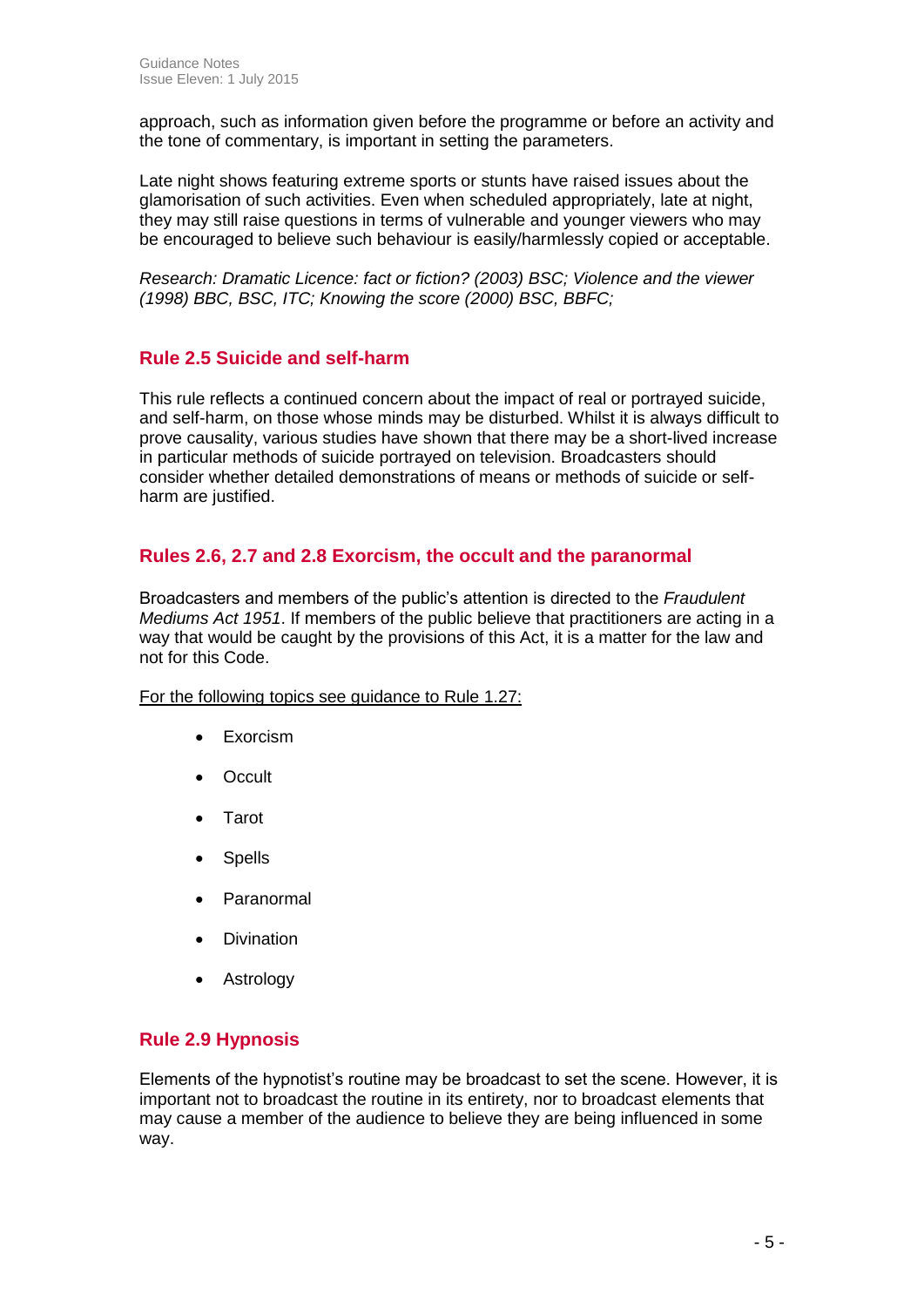Broadcasters and interested members of the public will wish to be aware of the provisions of the *Hypnotism Act 1952*. If members of the public believe that practitioners are acting in a way that would be caught by the provisions of this Act, it is a matter for the law and not for this Code.

## **Rule 2.11 Subliminal Images**

An image (however brief) that can be seen by viewers is not subliminal.

## **Rule 2.12 Flashing Images**

Flashing images and/or patterns can cause seizures in people with photosensitive epilepsy. The Ofcom guidelines, based on scientific research, are intended to limit the incidences of seizures and a warning should only be used in place of the guidelines if editorially justified.

See attached Annex 1

## **Rules 2.13 to 2.16 Broadcast competitions and voting**

#### **Audience participation**

Rules 2.13 to 2.16 apply to all broadcasters (Ofcom licensees, the BBC and S4C). Every Ofcom broadcast licensee is reminded that it is also ultimately responsible (as a condition of its licence to broadcast) for any communication with its audience that is publicised in (a) programme(s).

This section incorporates broader guidance on the use of participation techniques – notably premium rate telephone services (PRS) – within programmes. Such guidance is placed here, as much participation concerns broadcast competitions or voting, and, more generally, Section Two of the Code covers the subjects of harm and misleadingness, both of which are core concerns in the operation of participative interactivity.

When considering financial harm (and misleadingness resulting in financial harm), broadcasters should also bear in mind that where revenue is generated from interactivity this will generally be regarded as an aggravating factor for penalties in cases of proven compliance failure.

Where a broadcaster's compliance system for a broadcast competition or vote is inadequate or fails, this may give rise to a breach of Rule 2.13 and/or Rule 2.14 if the audience has been misled about the standards it can reasonably expect for treatment of its communication with broadcasters. (PRS are typical means by which broadcasters encourage participation – see below).

In these cases, harm or offence (or both) may arise in one of two ways:

• The audience's trust may have been abused, whether or not the interactive mechanism is free or charged for. Where the audience feels it has been misled or otherwise treated unfairly or negligently, this may cause serious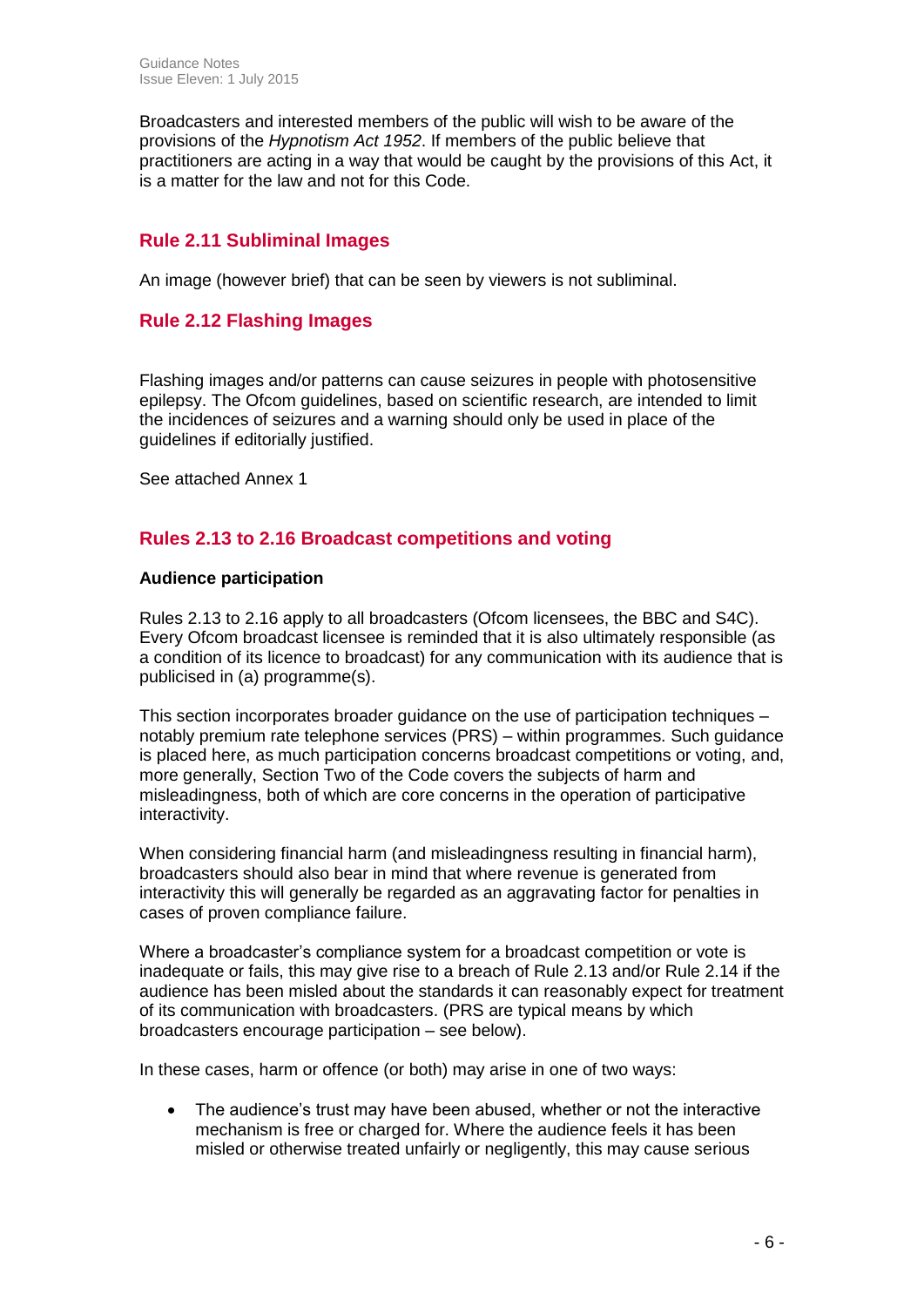offence; and where trust in broadcasting is undermined Ofcom is likely to conclude that harm has been caused; and/or

 Where a viewer or listener has paid a premium to interact with a programme, there is a clear potential for financial harm.

Voting schemes and competitions share certain characteristics, such as the imperative to aggregate interactions efficiently, the need to build in sufficient time for viewers to interact and for processing votes and entries, and the importance of contingency procedures in the event of technical or other problems. Guidance on these and other matters can be found below.

#### Premium rate telephone services in programmes

As broadcasters are responsible for 'means of communication' with the public, complaints to Ofcom about the use in programmes of telephone lines, SMS messaging, internet communication and so on will normally be dealt with at least by Ofcom. However, because the use of premium rate services will usually involve a specialist service provider regulated under the Code of Practice administered by PhonepayPlus (PP+), Ofcom and PP+ will co-ordinate investigations closely.

PP+ has a prior permission scheme for PRS service providers who provide services to broadcasters. A service provider must demonstrate that it has sufficient technical capacity, expertise and contractual clarity to be able to provide PRS services to broadcasters. If it deems it appropriate, generally because bad practice is established, PP+ can withdraw permission from a service provider, barring it from broadcast PRS operation.

Therefore, broadcasters should be aware that any service provider they contract with for broadcast PRS services must hold the necessary prior permission status. PRS have been the most usual source of problems in the area of audience participation and therefore require particular scrutiny.

Television broadcasters' licences issued by Ofcom therefore require verification by an independent third party in respect of PRS voting and competitions, where these are publicised in programmes – see separate guidance document at:

[http://stakeholders.ofcom.org.uk/binaries/broadcast/guidance/tech](http://stakeholders.ofcom.org.uk/binaries/broadcast/guidance/tech-guidance/guidance_verifcation_obj.pdf)[guidance/guidance\\_verifcation\\_obj.pdf](http://stakeholders.ofcom.org.uk/binaries/broadcast/guidance/tech-guidance/guidance_verifcation_obj.pdf)

Television broadcasters' attention is also drawn to PP+'s *A Statement of Expectations on Call TV Quiz Services*, which can be found in Annex 2 of the document at:

[http://www.phonepayplus.org.uk/~/media/Files/PhonepayPlus/Consultation-](http://www.phonepayplus.org.uk/~/media/Files/PhonepayPlus/Consultation-PDFs/Calltvquiz_SoE.pdf)[PDFs/Calltvquiz\\_SoE.pdf](http://www.phonepayplus.org.uk/~/media/Files/PhonepayPlus/Consultation-PDFs/Calltvquiz_SoE.pdf)

This should, where relevant, be considered alongside the PP+ Code of Practice.

Ofcom radio broadcast licensees are reminded of their responsibility to adhere to the requirements of the RadioCentre's '*Code of Practice on Premium Rate Interaction',*  which can be found at:

[http://www.radiocentre.org/files/commercial\\_radio\\_premium\\_rate\\_interaction\\_code.p](http://www.radiocentre.org/files/commercial_radio_premium_rate_interaction_code.pdf) [df](http://www.radiocentre.org/files/commercial_radio_premium_rate_interaction_code.pdf)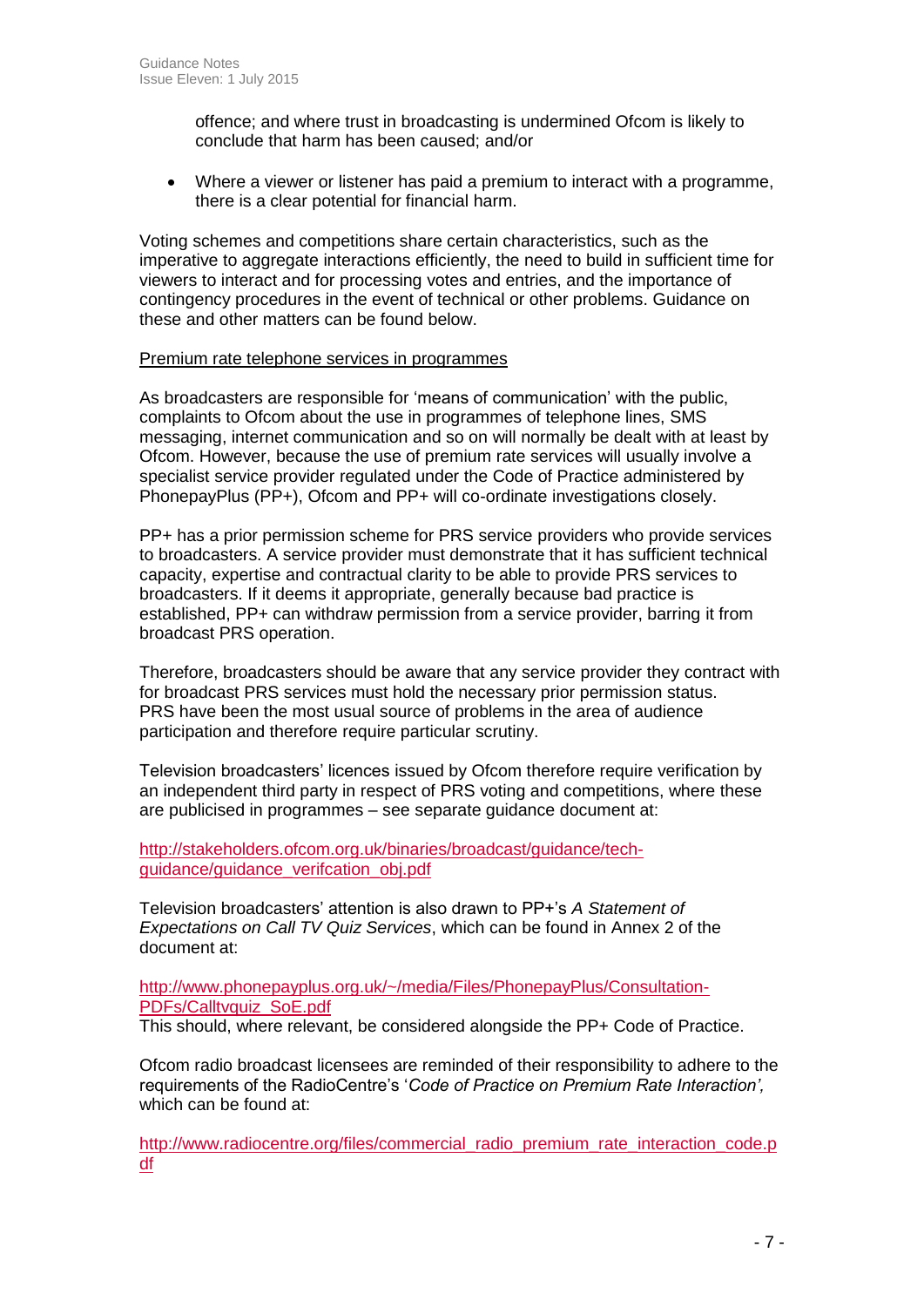Ofcom is currently monitoring the efficacy of this Code. During 2011, we will assess whether it is necessary to consider varying *radio* broadcasters' licences to require verification by an independent third party in respect of PRS broadcast competitions and voting that are publicised in programmes*.*

### **General fairness**

#### The general conduct and design of competitions (including Call TV quiz services)

Ofcom expects all competitions to be run fairly and honestly. Broadcasters who run them are inviting viewers and listeners to take part in schemes on terms that would be assumed to be equitable and free of deception. All aspects of a competition should therefore be clear and fair.

#### Technical issues and production pressures

Two features have been found particularly likely to produce difficulties with the proper running of competitions: the technical complexity of telephony and other communication technology chains, and the pressures of production, particularly live production. Each can give rise to problems by itself, but frequently the two effects interrelate.

#### Technical issues

Broadcasters are strongly advised to seek expert guidance on all parts of the systems used by the audience for entry to competitions and relied on by broadcasters for the administration of competitions. This will include, as appropriate, expertise in such matters as telecommunications network capacity, 'latency' in mobile networks, reliability of equipment, service provider and aggregator capability, and the efficiency and robustness of communication between producers, service providers and others.

Broadcasters may not always have direct operational control of elements within the supply chain, for example telephone networks. But broadcasters do have control over the choice of particular means of communication and of contractors and intermediaries, and over contracts and other agreed protocols. Bearing in mind that responsibility in this area cannot be reassigned by broadcasters, licensees are advised to be able to demonstrate that all due care has been taken with network selection and operational arrangements. In the case of mobile networks this should include decisions about the choice of billing method.

Ofcom understands that PRS provision now generally allows lines to be closed at the end of voting and competition entry periods such that calls made outside those periods do not incur a premium charge. Arrangements in which calls continue to be so charged outside allotted entry or voting periods are very much more likely to be found in breach of the Code (or of licence conditions, as appropriate). Broadcasters should make every effort to ensure that PRS charges are not applied in such circumstances. Generally, because network charges may be incurred, broadcasters should make clear to audiences that early or late calling may attract some charge, unless steps have been taken to ensure that such calls are not in fact terminated and that no charge at all can be incurred.

In general, the robustness of systems should be assured whether interaction is free or charged for.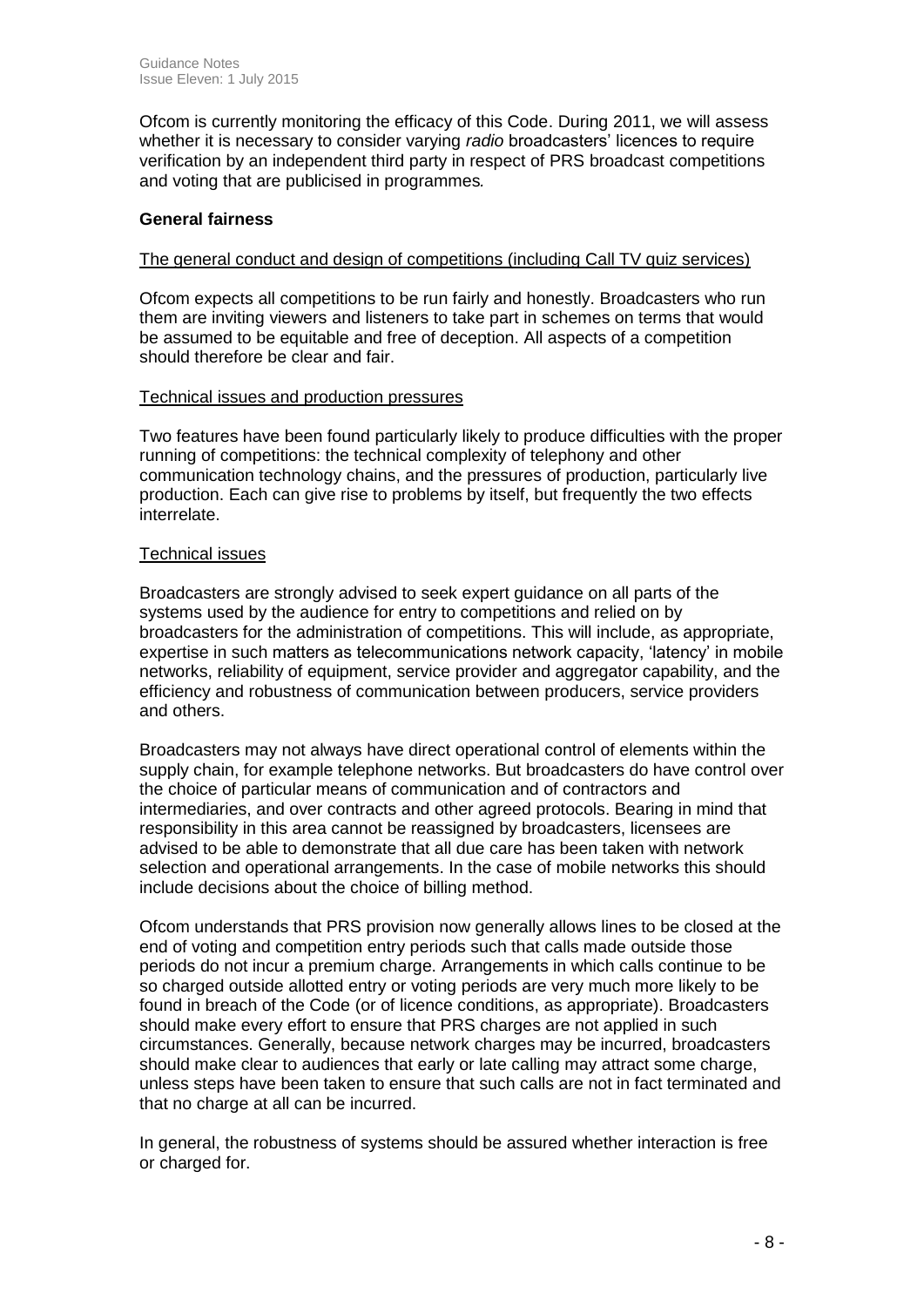'Red button' activities on certain platforms can be subject to user interaction such that entries and votes can be charged without the relevant interaction having been fully registered. This happens if users interact (i.e. press the red button or equivalent) in a way that requires an online connection but then 'navigate' away from that connection prematurely.

• Broadcasters using 'red button' routes for interactivity should ensure that where a risk of user navigation 'error' exists such that charges might be incurred without the relevant interaction having been completed, viewers who select the relevant chargeable option receive a specific visual on-screen warning explaining how to minimise any risk of their entry being charged but not received.

#### Production pressures

It is evident that some competitions have been operated improperly because production and editorial values have been placed before obligations of fairness: some broadcasters have regarded the maxim 'the show must go on' as trumping their regulatory (and ethical) duties.

One key consideration in the production planning for competitions is time. In live programming this concern is especially acute. Broadcasters will wish to consider carefully whether shorter live programmes are capable at all of providing sufficient time for the proper administration of competitions, mindful that some extra time may be necessary because of technical or other problems. **Similar considerations apply to voting schemes.**

Strains on the production process include competitions attracting no correct answers, technical problems leading to a breakdown in the process of gathering entries, choosing winners and communicating the necessary details, and difficulties with putting winners to air.

Broadcasters should, therefore, consider carefully whether the time for entry and for processing is safe and, importantly, be prepared to abort a competition and if necessary make clear to the audience that this has been done.

- The time for closure of the entries to a competition should take due account in each case of the technical capacity, the likely level of response, and the time needed for winners or successful entrants to be selected fairly.
- In the event of a significant failure in the process becoming known before a result is broadcast, the result should be withheld until the failure is rectified and the audience so notified, if appropriate.

There are further areas of advice indirectly related to production that broadcasters are reminded are also very important. For example, the handling of competition entries may be unfair if statistical flaws are introduced, for instance by selecting from proportions of entries from different routes (telephone, internet, post etc), or the exclusion of some entries by 'sampling' during an entry period. These techniques can easily bring about unfairness unless very close attention – likely to include expert statistical advice – is paid to the way they are used.

Further, it is Ofcom's view that competitions resolved through the random picking of a winner are generally understood by viewers to operate as simple draws analogous to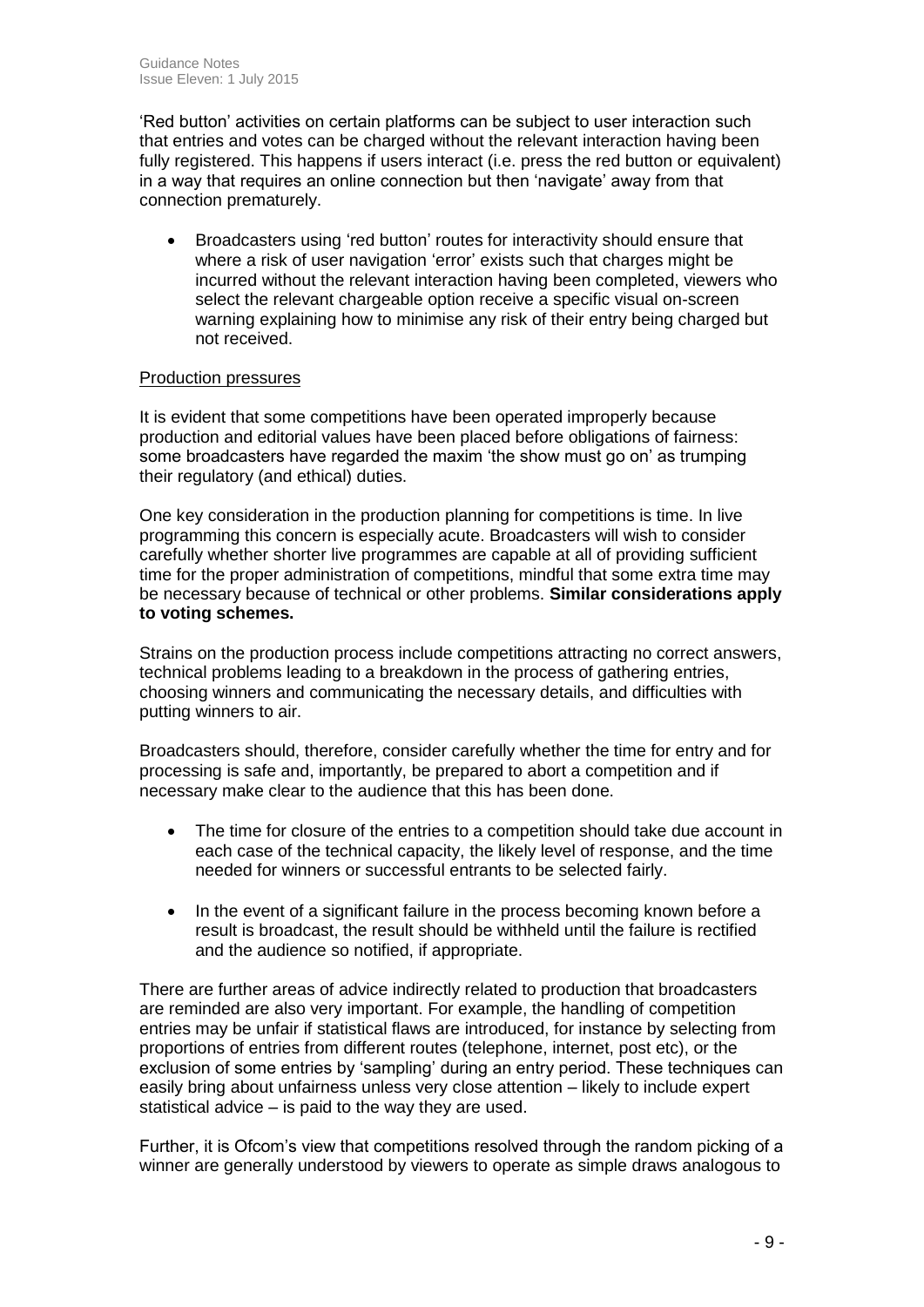raffles and similar 'winner out of a hat' schemes: in other words, that all entries from which a winner will be chosen are entered into the pool. The selection should of course be genuinely random.

Where competitions are resolved in a different manner, for example by the first caller chosen or the automated elimination and selection of callers at the point of contact, it may be appropriate to adopt a different approach, but it is imperative that any selection method is fair and that great care is taken to ensure that viewers or listeners are made aware of the method of choosing winners or candidate winners.

 Without justifiable reason to do otherwise, any process of shortlisting or selecting winners or successful entrants should begin only after the time set for closure of entries and after an additional time calculated to enable all entries to be aggregated;

In all cases Ofcom's advice is that licensees should explain to viewers and listeners how a competition is run and the methods used for selecting winners.

#### Pricing

This subject is of great importance. Licensees are advised to consider carefully the information they make available to viewers about costs and to give as much clear detail as is practicable. The cost to viewers of using Controlled Premium Rate Services (CPRS) or other communications services, in which the revenue generated is shared between relevant parties, must be made clear to them and broadcast as appropriate. Such information should always be delivered in a way that is clear and comprehensible to the audience.

Controlled PRS are those services which are subject to Ofcom's PRS Condition which Ofcom has made for the purpose of regulating the provision, content, promotion and marketing of PRS in accordance with Section 120 of the Act.

Controlled PRS are premium rate goods and services that viewers can buy by charging the cost to their phone bill or pre-pay account. These services tend to cost more than a normal phone call or text message and are regulated by PhonepayPlus.

Other telephony services include Unbundled Tariff Numbers (UTN) which are those telephone numbers starting 084, 087, 09 and  $118.<sup>1</sup>$ 

The principle underpinning UTN ensures listeners and viewers are aware of how much of their money is paid to their phone company and how much is passed to others (such as the organisation or service being called). The 'unbundled tariff' structure involves the separation of the retail price into two separate elements consisting of:

- a) the Access Charge: which is paid to the phone company originating the call; and
- b) the Service Charge: which is paid to the phone company terminating the call and may be shared with the company providing the service.

The Access Charge is a single, pence per minute amount, for each consumer's tariff package and is the same across all UTNs. Consumers can find out their Access Charge through their phone provider. Each individual 084, 087, 09 or 118 number

  $1$  Some UTNs are also classified as controlled PRS, specifically 087 numbers with a service charge higher than 5.833p (excluding VAT), 09 and 118 numbers.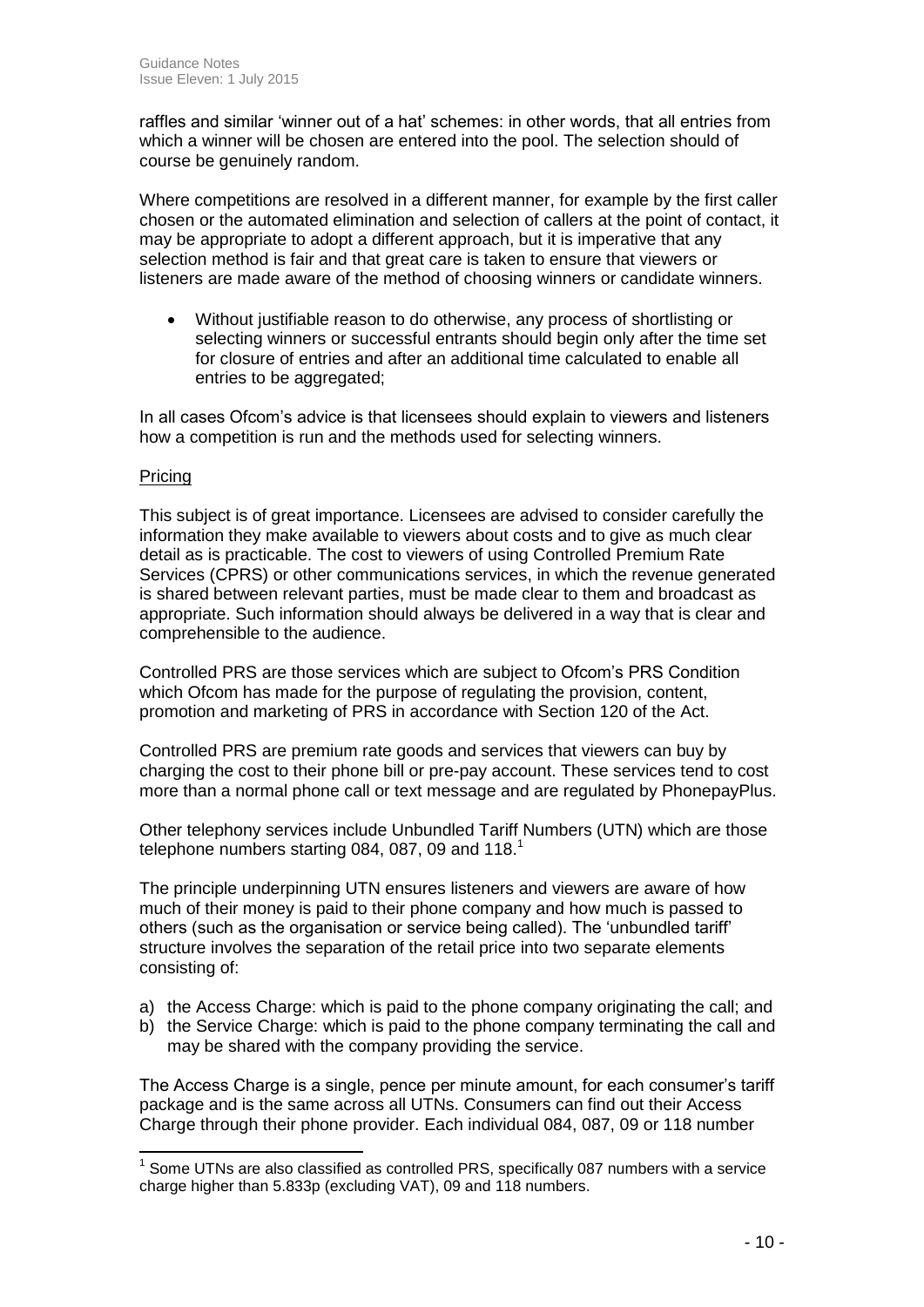has a single service charge that applies to calls to that number from all fixed and mobile phones.

The Service Charge is the charge linked to each individual 084, 087, 09 or 118 number. It is the amount which applies to calls to that number from all fixed and mobile phones. Importantly, the Service Charge must be identified whenever the number is presented (i.e. in advertising and programming).

Broadcasters are required to give viewers specific pricing information when UTN are used; in particular broadcasters are required to make clear in a prominent position and in close proximity to the UTN, the relevant Service Charge<sup>2</sup>. Ofcom advises that one of the following messages are used, either:

*"Calls cost [i.e. service charge] per minute plus your phone company's access charge",*

or:

*"Calls cost [i.e. service charge] per minute plus your network access charge".*

Further information on the unbundled tariff structure is available at: [http://www.ukcalling.info/.](http://www.ukcalling.info/) Broadcasters may want to refer to this website in the terms and conditions attached to the use of the relevant UTN.

#### Repeat Broadcasts

• If a former live competition or programme containing live voting is re-run so that it is no longer possible for the audience to participate by contacting the number given on air, then Ofcom would expect this to be made clear to the audience. On television, text stating "pre-recorded" is likely to be insufficient unless the phone line is also dead or the number on screen is also illegible. Broadcasters may also need to be aware of PP+'s Code of Practice concerning this matter.

#### Free Entry Route

The Gambling Act 2005 contains provisions for lotteries. These include the terms on which free entry routes can be offered and promoted as a means to avoid prize competitions becoming illegal lotteries. Licensees are urged to seek expert legal advice on the law in this area. The Gambling Commission has published guidance, available at:

[http://www.gamblingcommission.gov.uk/Gambling-sectors/Lotteries/About-the-lottery](http://www.gamblingcommission.gov.uk/Gambling-sectors/Lotteries/About-the-lottery-industry/Running-a-lottery/Free-draws-and-prize-competitions.aspx)[industry/Running-a-lottery/Free-draws-and-prize-competitions.aspx](http://www.gamblingcommission.gov.uk/Gambling-sectors/Lotteries/About-the-lottery-industry/Running-a-lottery/Free-draws-and-prize-competitions.aspx)

#### **Scope of Rules 2.13 to 2.16**

These rules concern broadcast competitions (of whatever difficulty) and voting, and generally apply whenever a competition or vote is publicised or run, or when their results are reported on air.

<sup>————————————————————&</sup>lt;br><sup>2</sup> The Telephone Number Condition binding non-providers to set out in the condition in Annex 12 of the 2013 NGCS statement, and the requirement for Communications Providers (i.e. "phone providers") is set out in the amended General Condition 14 in Annex 8 (available here: [http://stakeholders.ofcom.org.uk/binaries/consultations/simplifying-non-geo](http://stakeholders.ofcom.org.uk/binaries/consultations/simplifying-non-geo-no/statement/ANNEXES.pdf)[no/statement/ANNEXES.pdf\)](http://stakeholders.ofcom.org.uk/binaries/consultations/simplifying-non-geo-no/statement/ANNEXES.pdf)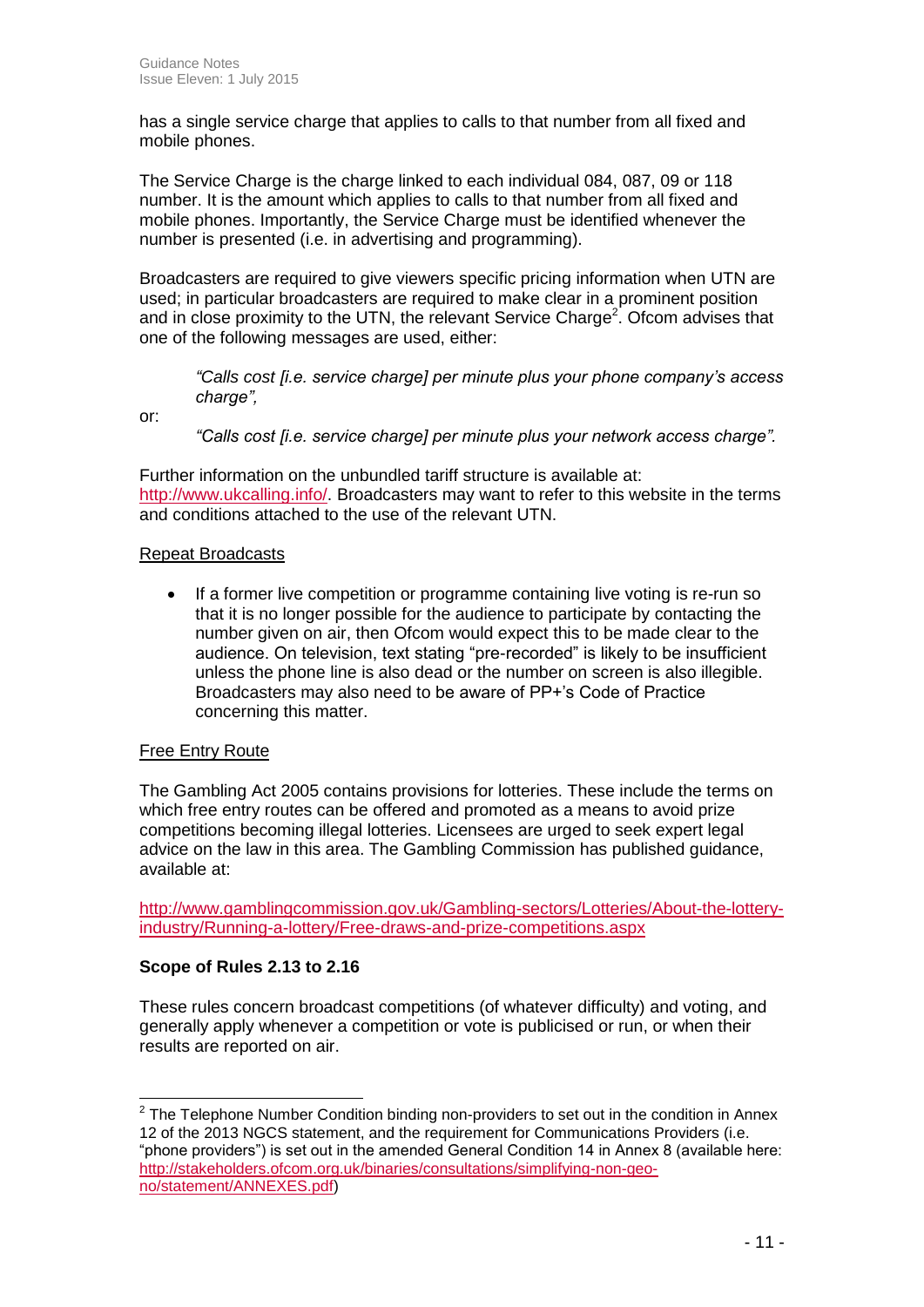Ofcom believes that participation in which viewers or listeners are likely to have a strong personal interest in the outcome requires the provision of specific protection for participants from harm. General entertainment programmes such as contests and gameshows are not therefore generally classified as broadcast competitions.

Likewise, voting does not generally include opinion polls. However, broadcasters should note Rule 2.2 of the Code, which concerns misleadingness of (other) factual matters.

### **Rules and terms & conditions**

Rule 2.15 refers to the requirement for broadcasters to draw up rules for broadcast competitions and votes. The term 'rules' here is used to mean any rules concerning, for example, the mechanic of a competition but also applies to any terms and conditions that, for instance, stipulate entry or participation requirements. This covers both general sets of terms and conditions that a broadcaster may have in place to cover all its broadcast competitions and/or votes, and any specific rules for each individual competition or vote.

In other words, Rule 2.15 is intended to cover all rules, terms and conditions that are applicable to the broadcast competition or vote.

Rule 2.15 requires that rules are "clear and appropriately made known". For example, we expect rules that limit those who can take part in a competition to be broadcast. (Note: their broadcast is not expected if specific individuals – e.g. previous prize winners – have been informed directly). In particular, where an entry limitation is considered to be significant (e.g. an age restriction for entering a competition) broadcasters should air them orally each time a competition is run and on a regular basis throughout longer sequences.

We strongly recommend that broadcasters produce written rules that support all and/or specific competitions being broadcast by them. Where the competition is broadcast on television, details of where the relevant rules are available (e.g. on the channel/programme's website) ought to be aired regularly, while on radio, where competition strands are often shorter, we would normally expect such details to be mentioned at least occasionally. Broadcasters may also need to be aware of PP+ requirements regarding this issue, including those in its Statement of Expectations.

Competitions are sometimes run simultaneously on various local/regional services (e.g. on a radio network), and this may result in participation being spread wider (i.e. beyond the local area) than might be obvious to the viewer/listener in any one area. In such circumstances, and where the main prize is not awarded by each service, we would normally expect that, in order to be fair, it has to be made clear that other services are participating. This should be done both on air and in any written rules, whenever the competition or its results are run.

#### Solutions and Methodology

A cause of complaint has been that, at the end of a competition, the way in which the solution is reached ('methodology') has not been explained on air and, in some cases, the answer has not been given. As many competitions are cryptic, this leads some of the audience to doubt whether the solution given is correct and to question the legitimacy of the competition. This is often because the complainant cannot understand the methodology. A further concern expressed by complainants is that as many competitions have more than one possible solution, the broadcaster may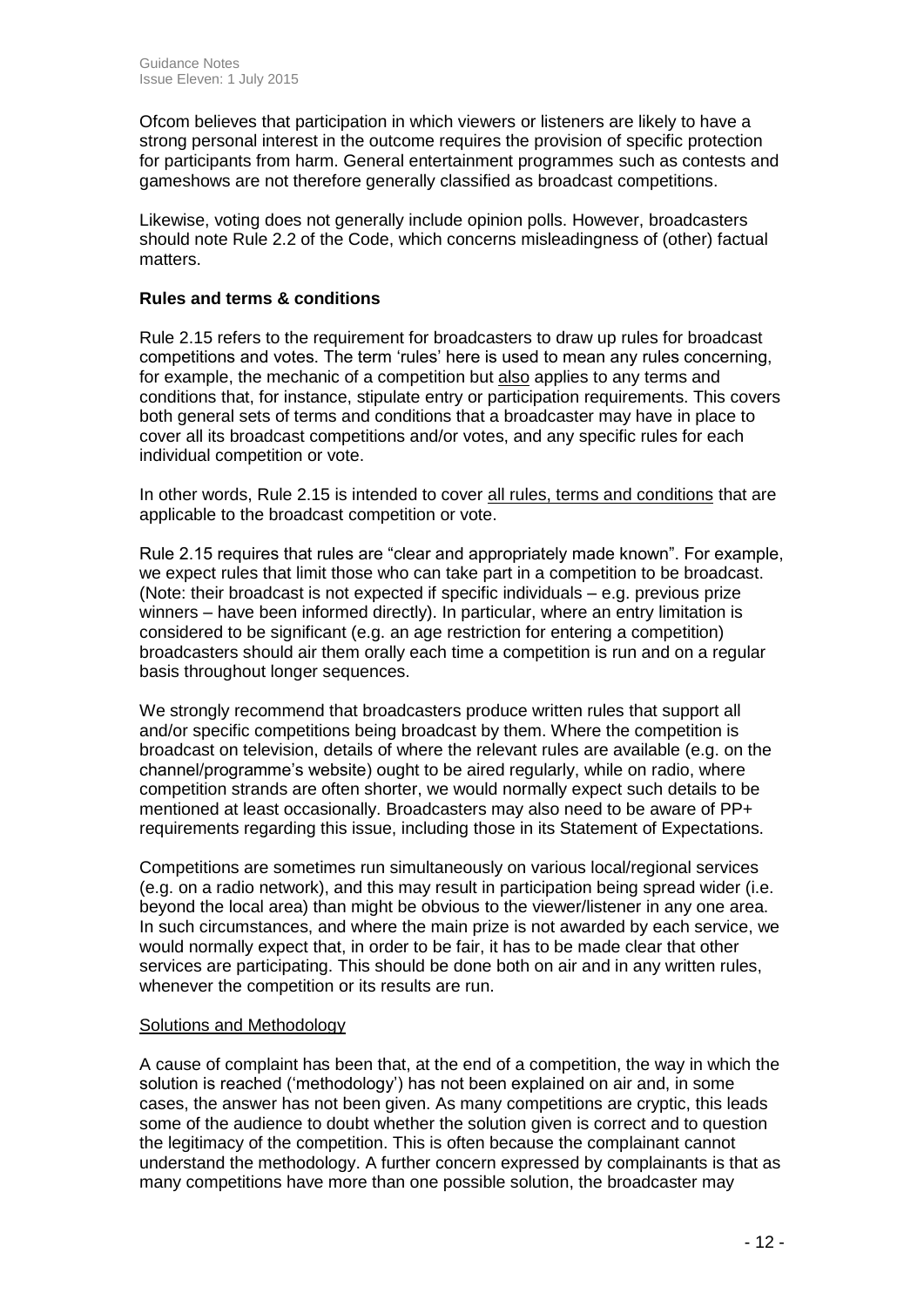change the answer while a competition is on air, preventing it being solved too early. Sufficient transparency is therefore necessary in order to ensure that competitions are both conducted fairly and seen to be conducted fairly, to avoid unnecessary audience concern.

 Except where the logic behind an answer to a competition question is readily recognisable to a reasonable viewer, the methodology used to produce it should be adequately explained during the broadcast at the time the answer is given. The same guidance – the broadcast of both the answer and any explanation of how it was arrived at – applies in the event that no entrant is successful.

It is expected by Ofcom that explanations of methodologies will normally be given during a programme. But there may be occasions where it is appropriate for licensees to provide that explanation in additional ways, such as on a website. When this is done, clear directions to viewers about how to access the methodology should be given. With complicated methodologies, it is likely that a web page or other medium that can allow viewers time to study the explanation or make a copy of it will be particularly appropriate, although licensees should always expect to give the methodology on air as well.

None of the guidance given above about disclosing methodologies should be understood as justifying any methodology that is unfair. Ofcom regards obscure or absurd methodologies, of any sort, as unfair. The Code is most likely to be breached in this respect where arbitrary or contrived puzzles are presented in a way that suggests they can be solved by straightforward means. Further discussion about this is given below.

- Where a competition is cryptic or ambiguous, or there appears to the audience to be more than one possible answer to a competition, broadcasters must, when requested by Ofcom, provide evidence that the competition has been run fairly. Broadcasters should be able to provide Ofcom with the correct answer and the methodology used to arrive at that answer, together with evidence that it could not have been changed after the competition started. For example, a broadcaster may choose, before a competition is run, to place its chosen methodology and/or answer with an independent professional third party (e.g. an auditor or solicitor).
- Ofcom recognises that competitions may be carried forward to another time/day. Appropriate transparency about this is important. However, where competitions form the essential feature of a programme (e.g. in the case of Call TV quiz services or similar) an audience should be given the correct solution and its associated methodology, when a competition ends.
- For a competition to be conducted fairly, we believe its correct solution should be reasonable (i.e. not unfairly obscure) and certain. This applies to all competitions, including those that Ofcom judges to be dependent to any extent on factual recall and/or the application of established protocol (e.g. accepted mathematical process). However difficult or cryptic the competition, where a specific methodology is used, we would expect application of that methodology to produce only the correct solution. All methodologies should be clear, comprehensive and precise.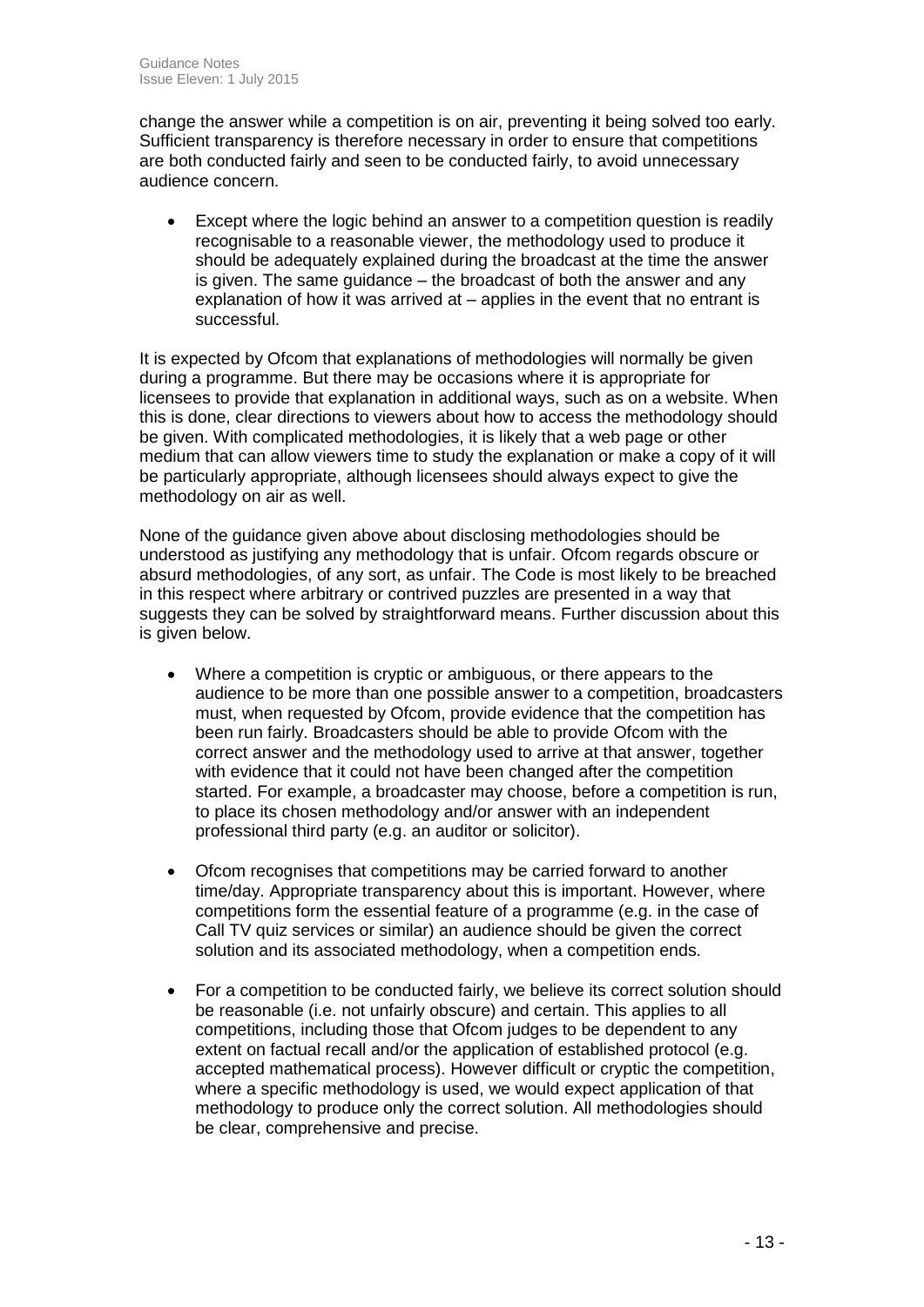- If a methodology is re-used in any later but similar competition by a broadcaster, the instructions or questions given to viewers and listeners in the subsequent quizzes should not differ materially from those given to the audience when the methodology was used previously. It is expected that the audience shall not be led to believe that a different methodology applies in the later competitions. For example if a methodology is re-used, any instruction or question given to the audience in the first broadcast of the competition (e.g. "add all the numbers") and the name of the competition should remain the same, and not be changed (e.g. "add all the numbers" to "solve the sum"). Equally, if the name of a quiz, and the instructions or questions issued to the audience, are repeated in a subsequent competition, and if the information the audience has to consider is in a similar format, the methodology should be the same.
- In order to conduct a competition fairly, an audience should not be misled by a broadcaster stating or implying that a competition is simple if it is actually difficult or cryptic.

### **Prizes and winners**

- Prizes should be despatched within a reasonable time (note: where relevant, PP+'s requirements may apply), unless indicated otherwise when the prize is described.
- If particular prizes become unavailable post-broadcast, we would expect comparable substitutes to be provided.
- We would strongly advise broadcasters not to present a monetary prize as a possible resolution of financial difficulty (e.g. as a means of paying off credit card debt). See also Rule 2.1.
- As best practice and to forestall audience concern, broadcasters may wish to consider listing the names of all winners, with their permission, on an appropriate website as soon as possible after their wins.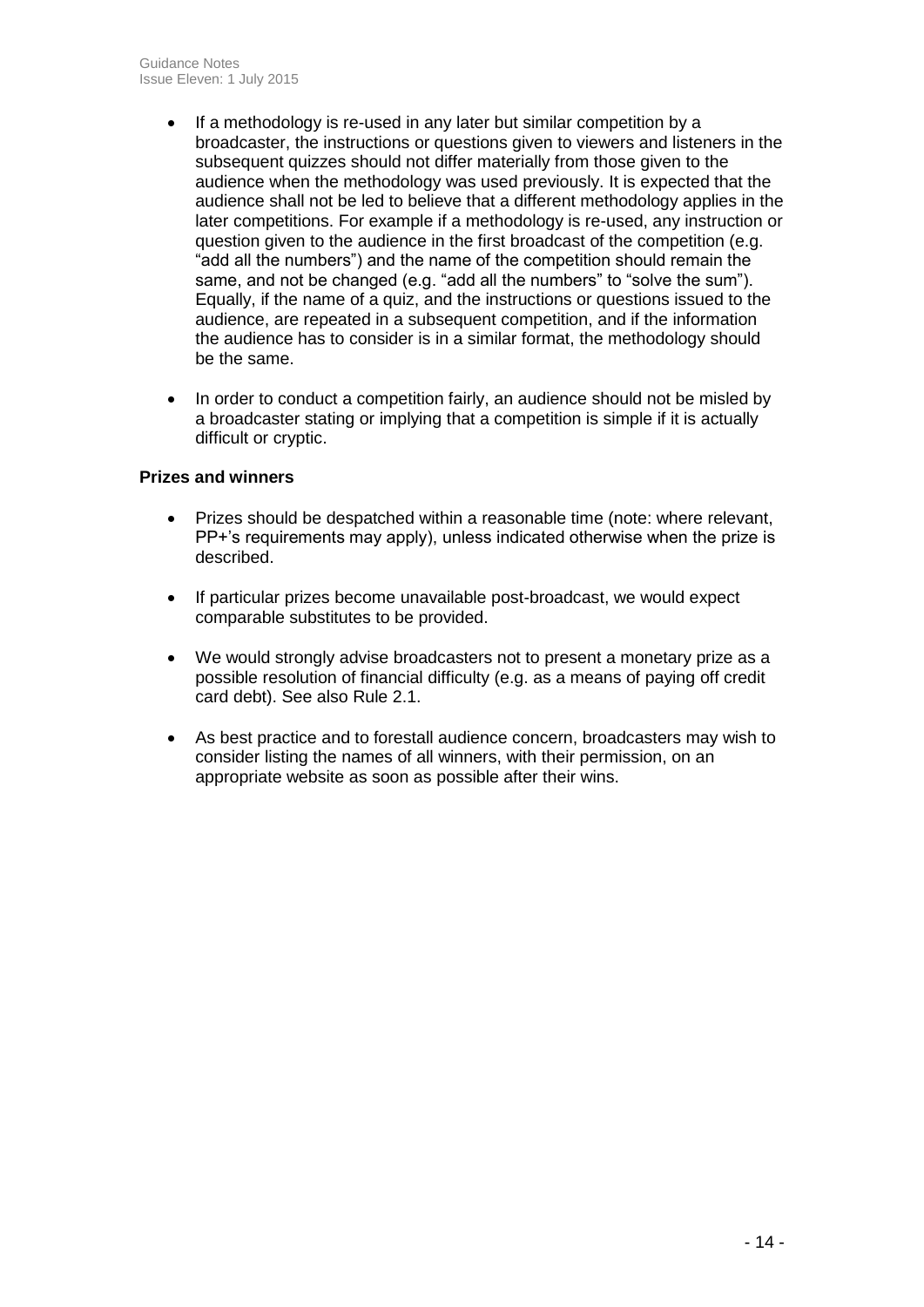## **Annex 1**

# Ofcom Guidance Note on Flashing Images and Regular Patterns in **Television**

### **Re-issued as Ofcom Notes (25 July 2005)**

Revised and re-issued by the ITC in July 2001 Editorial amendment June 2002

1. Flickering or intermittent images and certain types of regular pattern can cause problems for some viewers who have photosensitive epilepsy. These guidelines have been drawn up following consultation with leading medical opinion in this area with the aim of reducing the risk of exposure to potentially harmful stimuli.

2. Television is by nature a flickering medium. In Europe each transmitted picture is refreshed 50 times each second and interlaced scanning generates flicker 25 times each second. It is therefore impossible to eliminate the risk of television causing convulsions in viewers with photosensitive epilepsy. To reduce risk the following guidelines on visual content should be applied when flashing or regular patterns are clearly discernible in normal domestic viewing conditions. It should be noted that the level of any cumulative risk arising from successive sequences of 'potentially harmful' flashes over a prolonged period is unknown. If, as medical opinion suggests, the risk of seizures increases with the duration of flashing, broadcasters should note that it is possible that a sequence of flashing images lasting more than 5 seconds might constitute a risk even when it complies with the guidelines below.

3. **A potentially harmful flash** occurs when there is a pair of opposing changes in luminance (i.e., an increase in luminance followed by a decrease, or a decrease followed by an increase) of 20 candelas per square metre (cd.m-2) or more (see notes 1 and 2). This applies only when the screen luminance of the darker image is below 160 cd.m-2. Irrespective of luminance, a transition to or from a saturated red is also potentially harmful.

3.1.1. Isolated single, double, or triple flashes are acceptable, but a sequence of flashes is not permitted when both the following occur:

i. the combined area of flashes occurring concurrently occupies more than one quarter of the displayed (see note 3) screen area; and

ii. there are more than three flashes within any one-second period. For clarification, successive flashes for which the leading edges are separated by 9 frames or more are acceptable, irrespective of their brightness or screen area.

4. **Rapidly changing image sequences** (e.g. fast cuts) are provocative if they result in areas of the screen that flash, in which case the same constraints apply as for flashes.

5. A **potentially harmful regular pattern** contains clearly discernible stripes when there are more than five light-dark pairs of stripes in any orientation. The stripes may be parallel or radial, curved or straight, and may be formed by rows of repetitive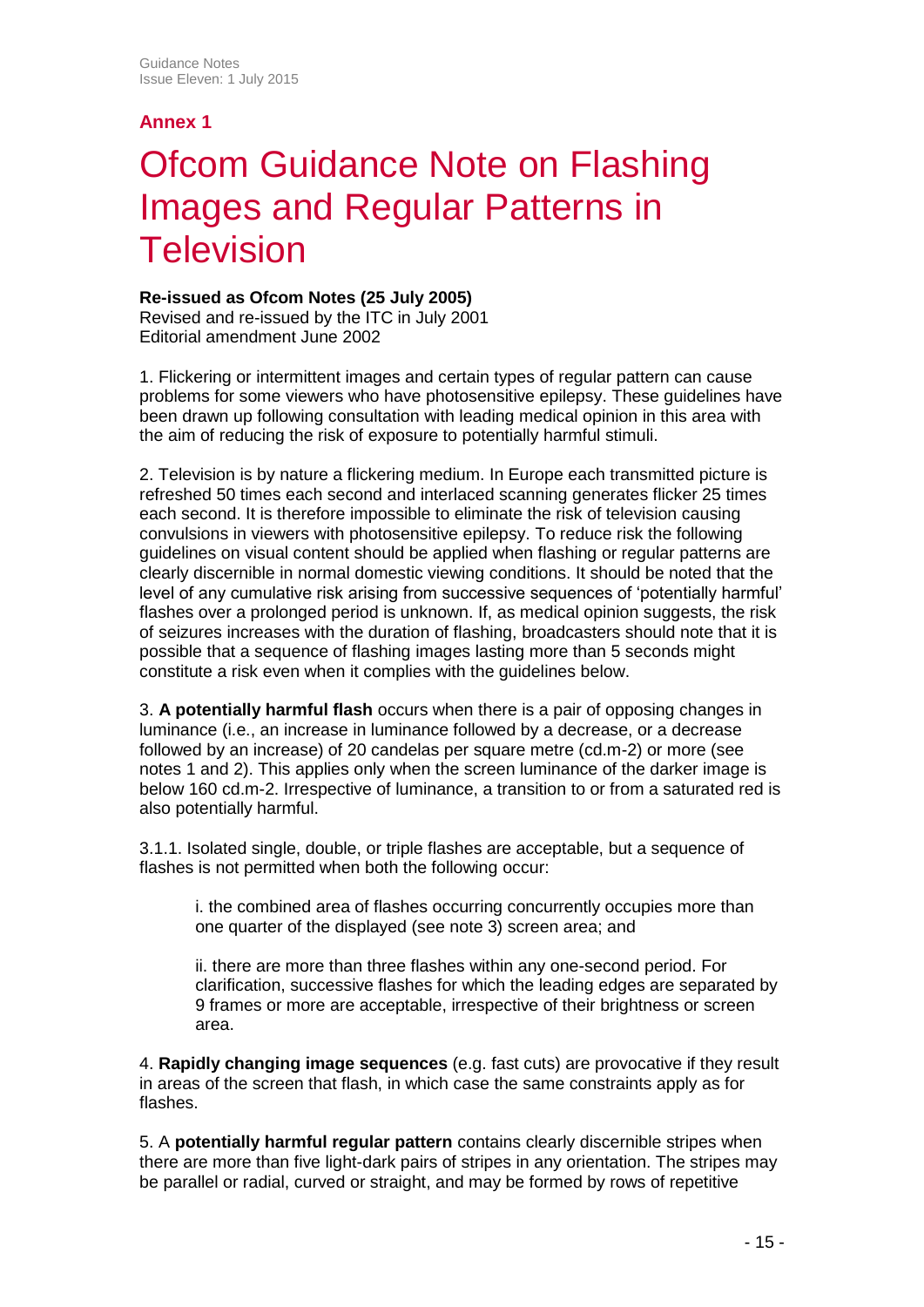elements such as polka dots. If the stripes change direction, oscillate, flash or reverse in contrast they are more likely to be harmful than if they are stationary. If the patterns obviously flow smoothly across, into, or out of the screen in one direction they are exempt from restriction.

5.1. Potentially harmful patterns are not permitted when either of the following two conditions apply:

i. the stripes are stationary and the pattern occupies more than 40% of the displayed screen area; or

ii. the stripes change direction, oscillate, flash, or reverse in contrast and the pattern occupies more than twenty five per cent of screen area; and in addition to either of the above two conditions applying, when

iii. the screen luminance of the darker bars in the pattern is below 160 cd.m-2 and differs from the lighter bars by 20 cd.m-2 or more (see notes 1 and 2).

#### **Footnotes:**

1. Video waveform luminance is not a direct measure of display screen brightness. Not all domestic display devices have the same gamma characteristic, but a display with a gamma of 2.2 may be assumed for the purpose of determining electrical measurements made to check compliance with these guidelines (see appendix I).

2. For the purpose of measurements made to check compliance with these guidelines, pictures are assumed to be displayed in accordance with the 'home viewing environment' described in Recommendation ITU-R BT.500 in which peak white corresponds to a screen illumination of 200 cd.m-2.

3. It may be assumed that overscan on modern domestic television receiver displays will normally be in the range  $3.5\% \pm 1\%$  of the overall picture width or height (as indicated in EBU Technical recommendation R95-2000).

First issued as an ITC Guidance Note November 1994, first revised September 1999, revised and re-issued July 2001. Re-issued by Ofcom (date tbc)

#### **Further References**

#### Relevant Codes

The ITC Programme Code, *Autumn 1998, Section 7.3 revised September 1999, Section 1.12(iii) revised Spring 2001*

Ofcom Broadcasting Code, Harm and Offence, Section 2.10 (date tbc)

The ITC Advertising Standards Code, *September 2002*

#### External Publications

Harding, Graham F.A., & Jeavons Peter M. *Photosensitive Epilepsy (1994) ISBN: 0898683 02 6*

Harding, Graham F.A. *TV can be bad for your health, Nature Medicine Vol.4 No.3 March 1998*

Wilkins, Arnold J. *Visual Stress (1995) ISBN 0 19 852174 X*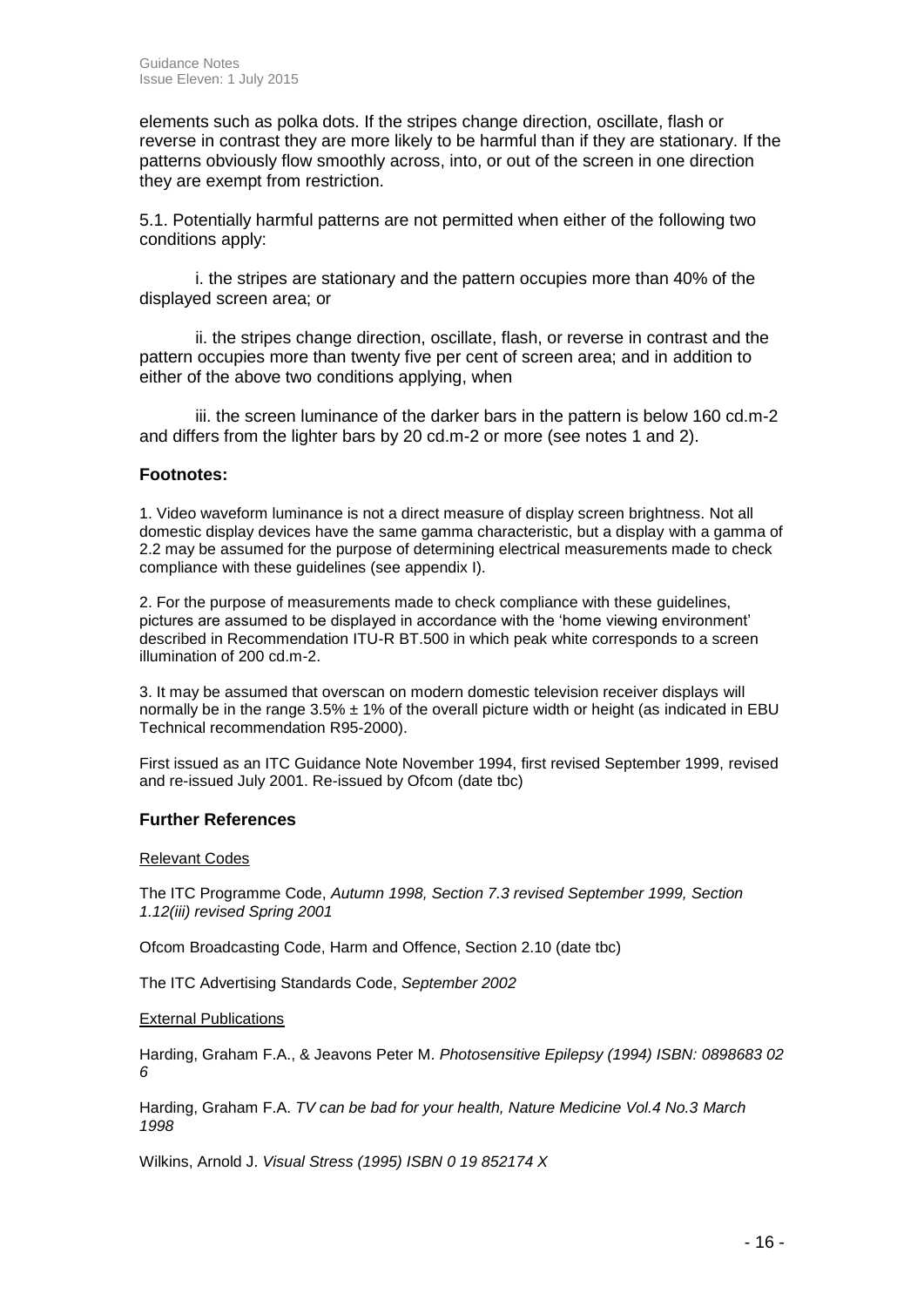#### **Ofcom Guidance Note on Flashing Images and Regular Patterns: Luminance Measurement**

Screen luminance may be measured using a hand-held spot photometer with a CIE characteristic designed for making measurements from a television screen. The display conditions are those of the 'home viewing environment' described in Recommendation ITU-R BT.500. For accurate results, the display brightness and contrast should first be set up using PLUGE (Rec. ITU-R BT. 814) with peak white corresponding to a screen illumination of 200 cd.m-2.

As an alternative, the following graph and table may be consulted if electrical measurements are more convenient. This shows the typical relationship between luminance (monochrome) voltage and the emitted light output of a television display.

There are measurement uncertainties associated with both methods. Nevertheless, flashing images or regular patterns described in this Guidance Note as being potentially harmful can be expected to be obviously discernible. Such potentially harmful images occur only rarely during the course of programme material with scenes that appear natural or represent real life; examples include photographers' flashlights or strobe lights in a disco. Part of the purpose of the Guidance Note is to assist programme producers to avoid inadvertently creating video effects that contain flashing images or patterns likely to be harmful.